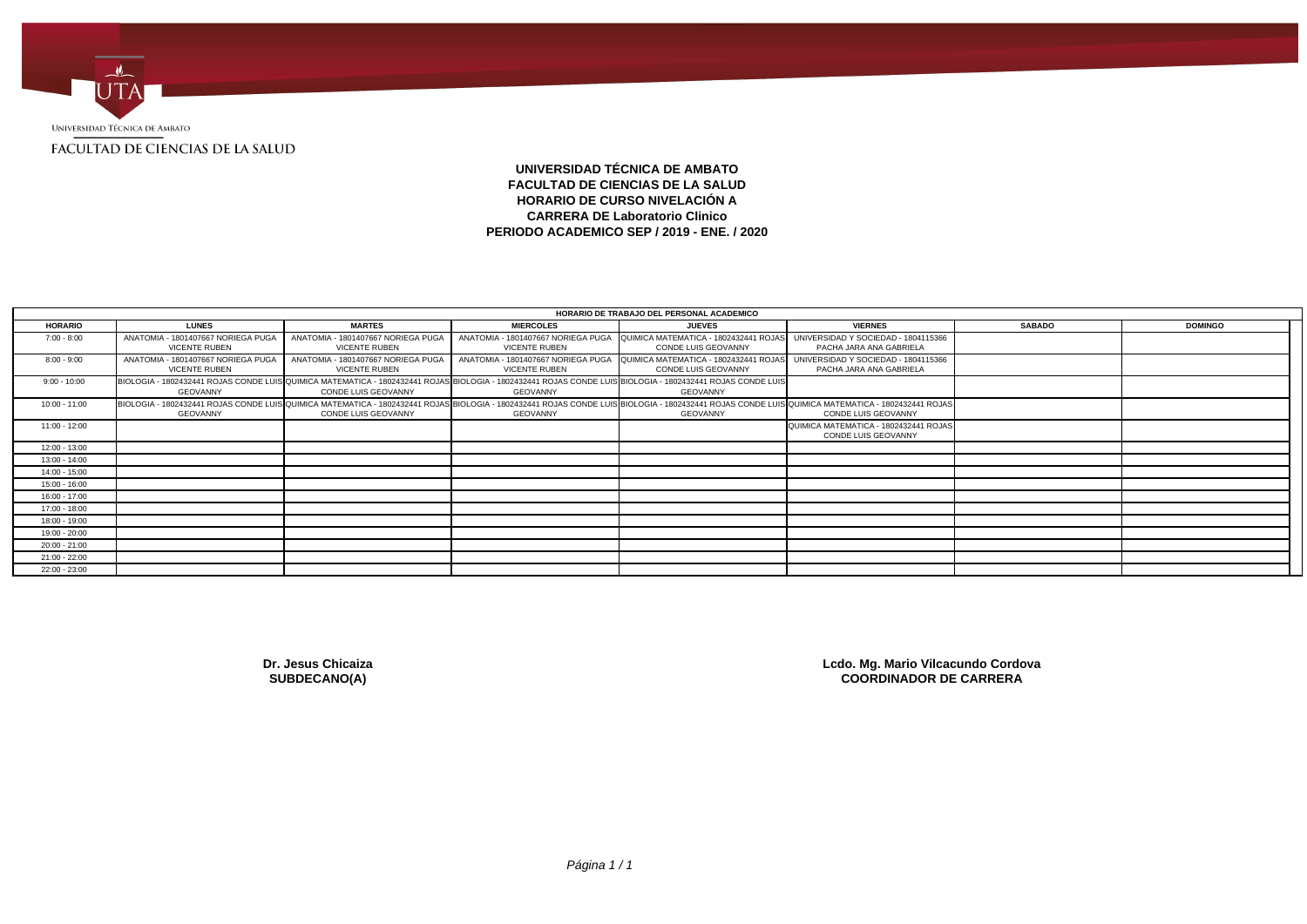

# **UNIVERSIDAD TÉCNICA DE AMBATO FACULTAD DE CIENCIAS DE LA SALUD HORARIO DE CURSO PRIMERO A CARRERA DE Laboratorio Clinico PERIODO ACADEMICO SEP / 2019 - ENE. / 2020**

|                 |                                                                   |                                                                      |                                                          | HORARIO DE TRABAJO DEL PERSONAL ACADEMICO                            |                                                                          |               |                |
|-----------------|-------------------------------------------------------------------|----------------------------------------------------------------------|----------------------------------------------------------|----------------------------------------------------------------------|--------------------------------------------------------------------------|---------------|----------------|
| <b>HORARIO</b>  | <b>LUNES</b>                                                      | <b>MARTES</b>                                                        | <b>MIERCOLES</b>                                         | <b>JUEVES</b>                                                        | <b>VIERNES</b>                                                           | <b>SABADO</b> | <b>DOMINGO</b> |
| $7:00 - 8:00$   |                                                                   | BIOLOGIA GENERAL - 1804115366 PACHA<br>JARA ANA GABRIELA             | BIOLOGIA GENERAL - 1804115366 PACHA<br>JARA ANA GABRIELA |                                                                      |                                                                          |               |                |
| $8:00 - 9:00$   | BIOLOGIA GENERAL - 1804115366 PACHA<br>JARA ANA GABRIELA          | BIOLOGIA GENERAL - 1804115366 PACHA<br>JARA ANA GABRIELA             | BIOLOGIA GENERAL - 1804115366 PACHA<br>JARA ANA GABRIELA | ANATOMIA - 1758472243 VAILATI LOPEZ<br><b>JUAN PABLO</b>             | QUIMICA GENERAL - 1803022563<br>CEVALLOS BONILLA VICTORIA MARITZA        |               |                |
| $9:00 - 10:00$  | BIOLOGIA GENERAL - 1804115366 PACHA<br>JARA ANA GABRIELA          | QUIMICA GENERAL - 1803022563<br>CEVALLOS BONILLA VICTORIA MARITZA    |                                                          | ANATOMIA - 1758472243 VAILATI LOPEZ<br><b>JUAN PABLO</b>             | QUIMICA GENERAL - 1803022563<br>CEVALLOS BONILLA VICTORIA MARITZA        |               |                |
| 10:00 - 11:00   | QUIMICA GENERAL - 1803022563<br>CEVALLOS BONILLA VICTORIA MARITZA | QUIMICA GENERAL - 1803022563<br>CEVALLOS BONILLA VICTORIA MARITZA    |                                                          | ANATOMIA - 1758472243 VAILATI LOPEZ<br><b>JUAN PABLO</b>             | EMPLEO DE TIC'S - 1803160272 GALARZA<br><b>GALARZA CRISTIAN FERNANDO</b> |               |                |
| $11:00 - 12:00$ | QUIMICA GENERAL - 1803022563<br>CEVALLOS BONILLA VICTORIA MARITZA | ANATOMIA - 1758472243 VAILATI LOPEZ<br><b>JUAN PABLO</b>             |                                                          | MATEMATICAS - 1803160272 GALARZA<br><b>GALARZA CRISTIAN FERNANDO</b> | EMPLEO DE TIC'S - 1803160272 GALARZA<br><b>GALARZA CRISTIAN FERNANDO</b> |               |                |
| 12:00 - 13:00   |                                                                   | ANATOMIA - 1758472243 VAILATI LOPEZ<br><b>JUAN PABLO</b>             |                                                          | MATEMATICAS - 1803160272 GALARZA<br><b>GALARZA CRISTIAN FERNANDO</b> | EMPLEO DE TIC'S - 1803160272 GALARZA<br><b>GALARZA CRISTIAN FERNANDO</b> |               |                |
| 13:00 - 14:00   |                                                                   | MATEMATICAS - 1803160272 GALARZA<br><b>GALARZA CRISTIAN FERNANDO</b> |                                                          |                                                                      |                                                                          |               |                |
| $14:00 - 15:00$ |                                                                   |                                                                      |                                                          |                                                                      |                                                                          |               |                |
| 15:00 - 16:00   |                                                                   |                                                                      |                                                          |                                                                      |                                                                          |               |                |
| $16:00 - 17:00$ |                                                                   |                                                                      |                                                          |                                                                      |                                                                          |               |                |
| 17:00 - 18:00   |                                                                   |                                                                      |                                                          |                                                                      |                                                                          |               |                |
| 18:00 - 19:00   |                                                                   |                                                                      |                                                          |                                                                      |                                                                          |               |                |
| 19:00 - 20:00   |                                                                   |                                                                      |                                                          |                                                                      |                                                                          |               |                |
| $20:00 - 21:00$ |                                                                   |                                                                      |                                                          |                                                                      |                                                                          |               |                |
| 21:00 - 22:00   |                                                                   |                                                                      |                                                          |                                                                      |                                                                          |               |                |
| 22:00 - 23:00   |                                                                   |                                                                      |                                                          |                                                                      |                                                                          |               |                |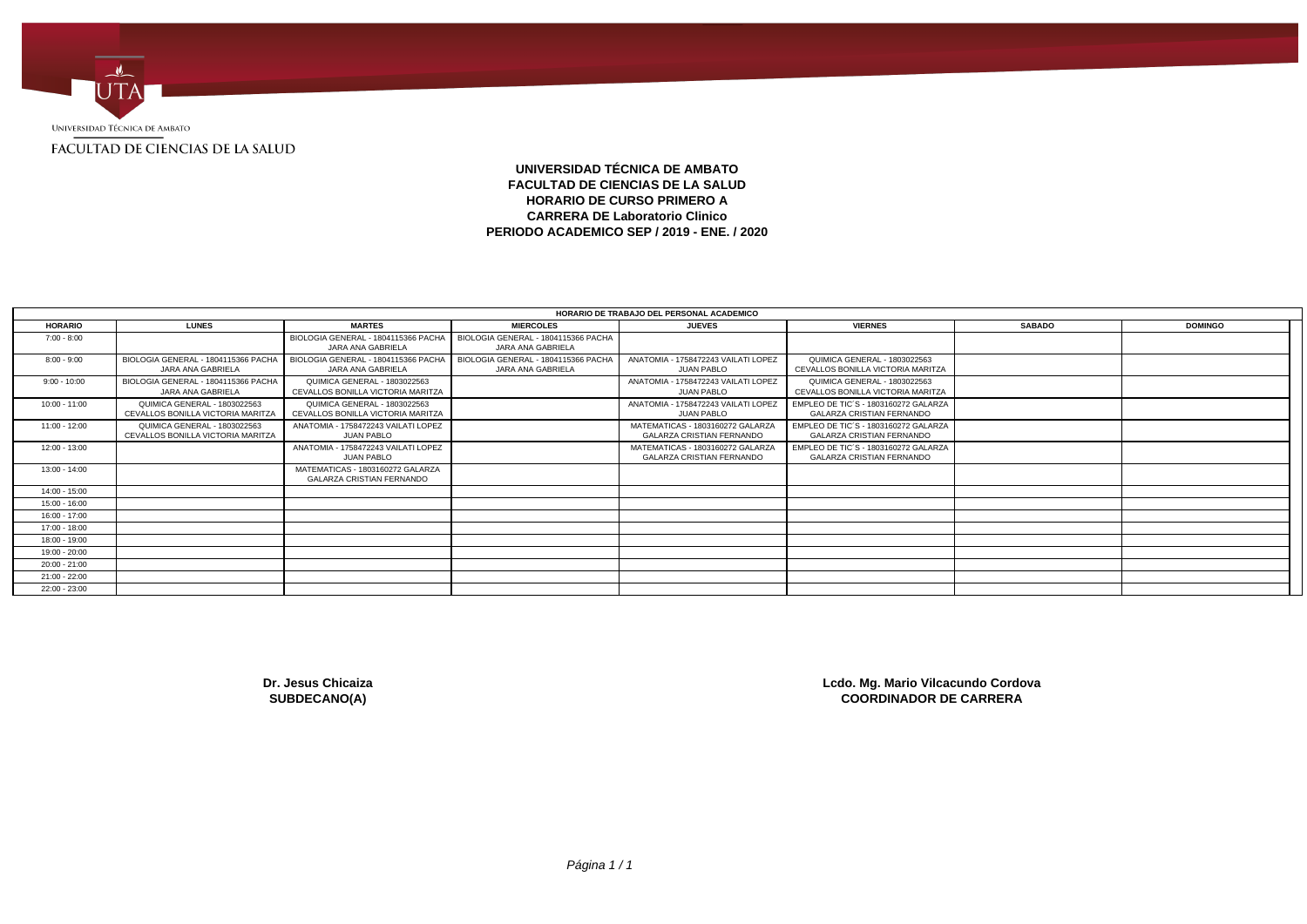

# **UNIVERSIDAD TÉCNICA DE AMBATO FACULTAD DE CIENCIAS DE LA SALUD HORARIO DE CURSO PRIMERO B CARRERA DE Laboratorio Clinico PERIODO ACADEMICO SEP / 2019 - ENE. / 2020**

|                 |                                                                   |                                                                      |                                                          | HORARIO DE TRABAJO DEL PERSONAL ACADEMICO                            |                                                                          |               |                |
|-----------------|-------------------------------------------------------------------|----------------------------------------------------------------------|----------------------------------------------------------|----------------------------------------------------------------------|--------------------------------------------------------------------------|---------------|----------------|
| <b>HORARIO</b>  | <b>LUNES</b>                                                      | <b>MARTES</b>                                                        | <b>MIERCOLES</b>                                         | <b>JUEVES</b>                                                        | <b>VIERNES</b>                                                           | <b>SABADO</b> | <b>DOMINGO</b> |
| $7:00 - 8:00$   |                                                                   |                                                                      | ANATOMIA - 1758472243 VAILATI LOPEZ<br><b>JUAN PABLO</b> | BIOLOGIA GENERAL - 1804115366 PACHA<br>JARA ANA GABRIELA             | EMPLEO DE TIC'S - 1803160272 GALARZA<br><b>GALARZA CRISTIAN FERNANDO</b> |               |                |
| $8:00 - 9:00$   | QUIMICA GENERAL - 1803022563<br>CEVALLOS BONILLA VICTORIA MARITZA |                                                                      | ANATOMIA - 1758472243 VAILATI LOPEZ<br><b>JUAN PABLO</b> | BIOLOGIA GENERAL - 1804115366 PACHA<br>JARA ANA GABRIELA             | EMPLEO DE TIC'S - 1803160272 GALARZA<br>GALARZA CRISTIAN FERNANDO        |               |                |
| $9:00 - 10:00$  | QUIMICA GENERAL - 1803022563<br>CEVALLOS BONILLA VICTORIA MARITZA |                                                                      | BIOLOGIA GENERAL - 1804115366 PACHA<br>JARA ANA GABRIELA | MATEMATICAS - 1803160272 GALARZA<br><b>GALARZA CRISTIAN FERNANDO</b> | EMPLEO DE TIC'S - 1803160272 GALARZA<br><b>GALARZA CRISTIAN FERNANDO</b> |               |                |
| $10:00 - 11:00$ | BIOLOGIA GENERAL - 1804115366 PACHA<br>JARA ANA GABRIELA          | MATEMATICAS - 1803160272 GALARZA<br><b>GALARZA CRISTIAN FERNANDO</b> | BIOLOGIA GENERAL - 1804115366 PACHA<br>JARA ANA GABRIELA | MATEMATICAS - 1803160272 GALARZA<br><b>GALARZA CRISTIAN FERNANDO</b> | QUIMICA GENERAL - 1803022563<br>CEVALLOS BONILLA VICTORIA MARITZA        |               |                |
| $11:00 - 12:00$ | BIOLOGIA GENERAL - 1804115366 PACHA<br>JARA ANA GABRIELA          | QUIMICA GENERAL - 1803022563<br>CEVALLOS BONILLA VICTORIA MARITZA    |                                                          | ANATOMIA - 1758472243 VAILATI LOPEZ<br><b>JUAN PABLO</b>             | QUIMICA GENERAL - 1803022563<br>CEVALLOS BONILLA VICTORIA MARITZA        |               |                |
| $12:00 - 13:00$ |                                                                   | QUIMICA GENERAL - 1803022563<br>CEVALLOS BONILLA VICTORIA MARITZA    |                                                          | ANATOMIA - 1758472243 VAILATI LOPEZ<br><b>JUAN PABLO</b>             |                                                                          |               |                |
| 13:00 - 14:00   |                                                                   |                                                                      |                                                          | ANATOMIA - 1758472243 VAILATI LOPEZ<br><b>JUAN PABLO</b>             |                                                                          |               |                |
| $14:00 - 15:00$ |                                                                   |                                                                      |                                                          |                                                                      |                                                                          |               |                |
| 15:00 - 16:00   |                                                                   |                                                                      |                                                          |                                                                      |                                                                          |               |                |
| $16:00 - 17:00$ |                                                                   |                                                                      |                                                          |                                                                      |                                                                          |               |                |
| $17:00 - 18:00$ |                                                                   |                                                                      |                                                          |                                                                      |                                                                          |               |                |
| 18:00 - 19:00   |                                                                   |                                                                      |                                                          |                                                                      |                                                                          |               |                |
| 19:00 - 20:00   |                                                                   |                                                                      |                                                          |                                                                      |                                                                          |               |                |
| $20:00 - 21:00$ |                                                                   |                                                                      |                                                          |                                                                      |                                                                          |               |                |
| $21:00 - 22:00$ |                                                                   |                                                                      |                                                          |                                                                      |                                                                          |               |                |
| 22:00 - 23:00   |                                                                   |                                                                      |                                                          |                                                                      |                                                                          |               |                |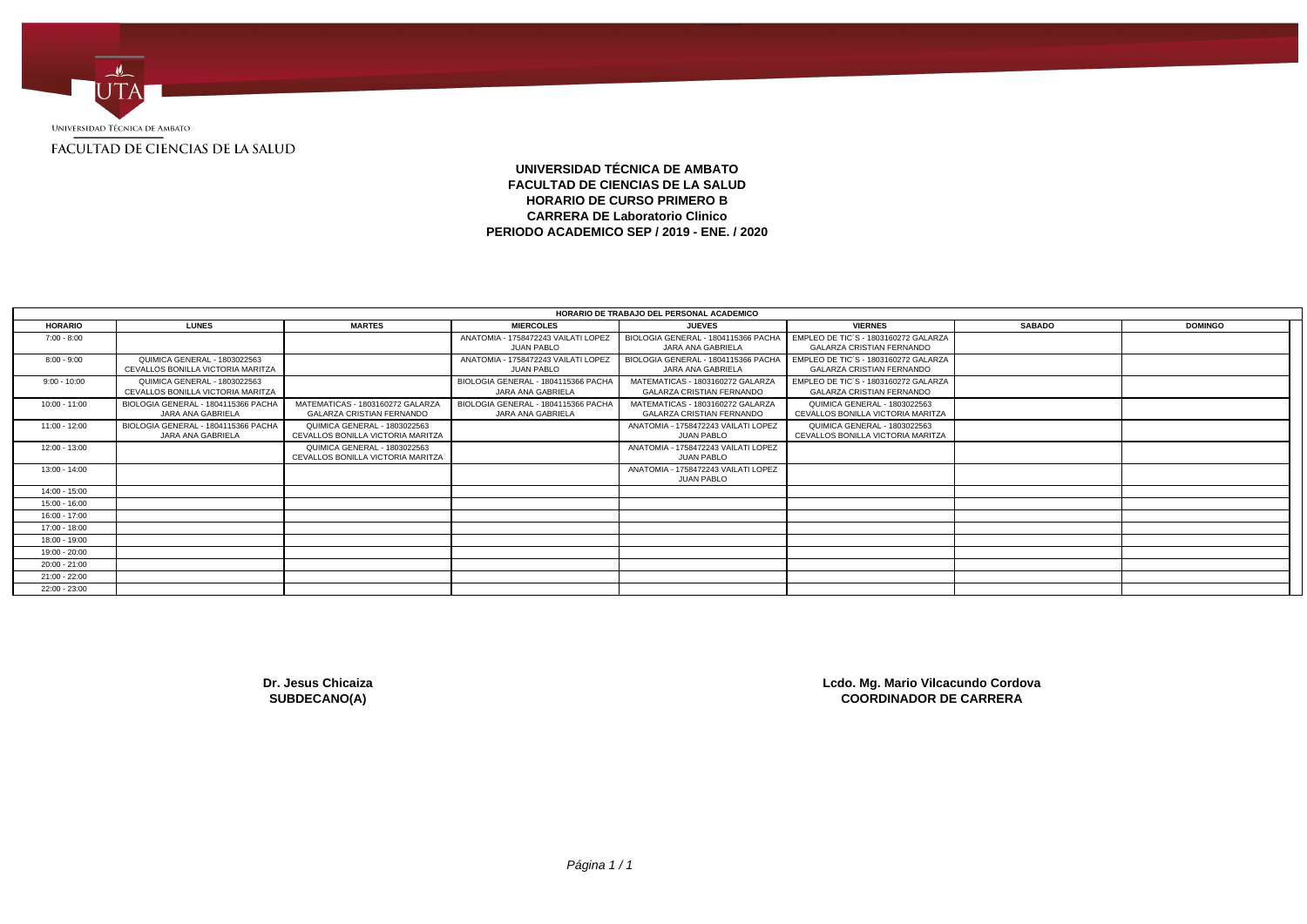

# **UNIVERSIDAD TÉCNICA DE AMBATO FACULTAD DE CIENCIAS DE LA SALUD HORARIO DE CURSO SEGUNDO A CARRERA DE Laboratorio Clinico PERIODO ACADEMICO SEP / 2019 - ENE. / 2020**

|                 |                                                                      |                                                                     |                                                                      | HORARIO DE TRABAJO DEL PERSONAL ACADEMICO                          |                                                                                     |               |                |
|-----------------|----------------------------------------------------------------------|---------------------------------------------------------------------|----------------------------------------------------------------------|--------------------------------------------------------------------|-------------------------------------------------------------------------------------|---------------|----------------|
| <b>HORARIO</b>  | <b>LUNES</b>                                                         | <b>MARTES</b>                                                       | <b>MIERCOLES</b>                                                     | <b>JUEVES</b>                                                      | <b>VIERNES</b>                                                                      | <b>SABADO</b> | <b>DOMINGO</b> |
| $7:00 - 8:00$   |                                                                      | REALIDAD NACIONAL - 1803160272<br>GALARZA GALARZA CRISTIAN FERNANDO | QUIMICA INORGANICA - 1803022563<br>CEVALLOS BONILLA VICTORIA MARITZA |                                                                    |                                                                                     |               |                |
| $8:00 - 9:00$   | BIOLOGIA CELULAR Y MOLECULAR -<br>10NN23                             | REALIDAD NACIONAL - 1803160272<br>GALARZA GALARZA CRISTIAN FERNANDO | QUIMICA INORGANICA - 1803022563<br>CEVALLOS BONILLA VICTORIA MARITZA | QUIMICA ORGANICA - 1803022563<br>CEVALLOS BONILLA VICTORIA MARITZA |                                                                                     |               |                |
| $9:00 - 10:00$  | BIOLOGIA CELULAR Y MOLECULAR -<br>10NN23                             | HISTOLOGIA - 1758472243 VAILATI LOPEZ<br><b>JUAN PABLO</b>          | HISTOLOGIA - 1758472243 VAILATI LOPEZ<br><b>JUAN PABLO</b>           | QUIMICA ORGANICA - 1803022563<br>CEVALLOS BONILLA VICTORIA MARITZA |                                                                                     |               |                |
| $10:00 - 11:00$ | FISIOLOGIA - 1758472243 VAILATI LOPEZ<br><b>JUAN PABLO</b>           | HISTOLOGIA - 1758472243 VAILATI LOPEZ<br><b>JUAN PABLO</b>          | HISTOLOGIA - 1758472243 VAILATI LOPEZ<br><b>JUAN PABLO</b>           | QUIMICA ORGANICA - 1803022563<br>CEVALLOS BONILLA VICTORIA MARITZA |                                                                                     |               |                |
| $11:00 - 12:00$ | FISIOLOGIA - 1758472243 VAILATI LOPEZ<br><b>JUAN PABLO</b>           | BIOLOGIA CELULAR Y MOLECULAR -<br>10NN23                            | FISIOLOGIA - 1758472243 VAILATI LOPEZ<br><b>JUAN PABLO</b>           |                                                                    |                                                                                     |               |                |
| $12:00 - 13:00$ | QUIMICA INORGANICA - 1803022563<br>CEVALLOS BONILLA VICTORIA MARITZA | BIOLOGIA CELULAR Y MOLECULAR -<br>10NN23                            | FISIOLOGIA - 1758472243 VAILATI LOPEZ<br><b>JUAN PABLO</b>           |                                                                    | METODOLOGIA DE LA INVESTIGACION -<br>1802432441 ROJAS CONDE LUIS<br><b>GEOVANNY</b> |               |                |
| $13:00 - 14:00$ | QUIMICA INORGANICA - 1803022563<br>CEVALLOS BONILLA VICTORIA MARITZA |                                                                     |                                                                      |                                                                    | METODOLOGIA DE LA INVESTIGACION<br>1802432441 ROJAS CONDE LUIS<br><b>GEOVANNY</b>   |               |                |
| $14:00 - 15:00$ |                                                                      |                                                                     |                                                                      |                                                                    | QUIMICA ORGANICA - 1803022563<br>CEVALLOS BONILLA VICTORIA MARITZA                  |               |                |
| $15:00 - 16:00$ |                                                                      |                                                                     |                                                                      |                                                                    | QUIMICA ORGANICA - 1803022563<br>CEVALLOS BONILLA VICTORIA MARITZA                  |               |                |
| $16:00 - 17:00$ |                                                                      |                                                                     |                                                                      |                                                                    |                                                                                     |               |                |
| 17:00 - 18:00   |                                                                      |                                                                     |                                                                      |                                                                    |                                                                                     |               |                |
| 18:00 - 19:00   |                                                                      |                                                                     |                                                                      |                                                                    |                                                                                     |               |                |
| 19:00 - 20:00   |                                                                      |                                                                     |                                                                      |                                                                    |                                                                                     |               |                |
| $20:00 - 21:00$ |                                                                      |                                                                     |                                                                      |                                                                    |                                                                                     |               |                |
| $21:00 - 22:00$ |                                                                      |                                                                     |                                                                      |                                                                    |                                                                                     |               |                |
| 22:00 - 23:00   |                                                                      |                                                                     |                                                                      |                                                                    |                                                                                     |               |                |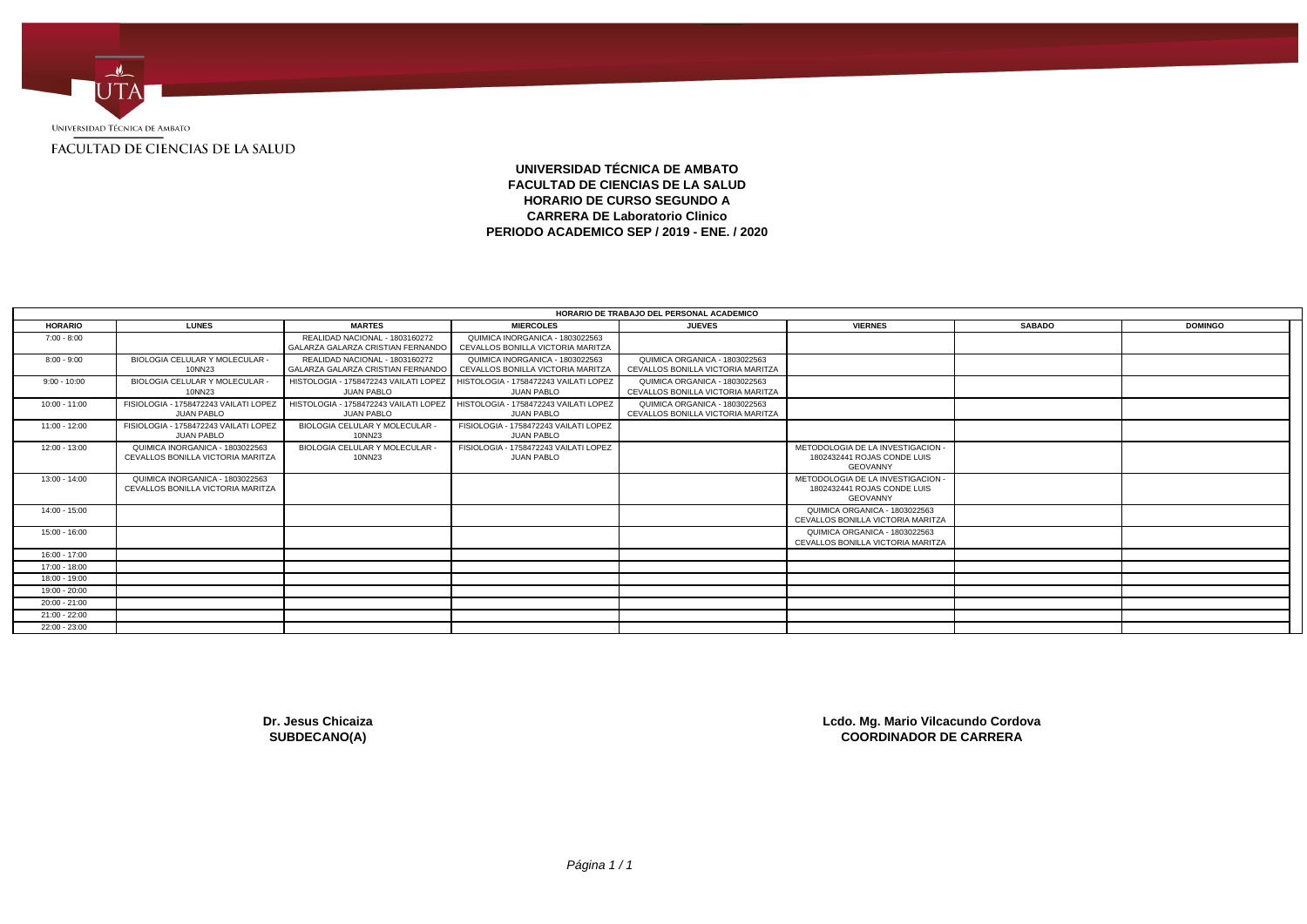

# **UNIVERSIDAD TÉCNICA DE AMBATO FACULTAD DE CIENCIAS DE LA SALUD HORARIO DE CURSO TERCERO A CARRERA DE Laboratorio Clinico PERIODO ACADEMICO SEP / 2019 - ENE. / 2020**

|                 |                                                           |                                                                   |                                                                           | HORARIO DE TRABAJO DEL PERSONAL ACADEMICO                                 |                                                                    |               |                |
|-----------------|-----------------------------------------------------------|-------------------------------------------------------------------|---------------------------------------------------------------------------|---------------------------------------------------------------------------|--------------------------------------------------------------------|---------------|----------------|
| <b>HORARIO</b>  | <b>LUNES</b>                                              | <b>MARTES</b>                                                     | <b>MIERCOLES</b>                                                          | <b>JUEVES</b>                                                             | <b>VIERNES</b>                                                     | <b>SABADO</b> | <b>DOMINGO</b> |
| $7:00 - 8:00$   | FISIOPATOLOGIA - 1758472243 VAILAT<br>LOPEZ JUAN PABLO    | EXPRESION ORAL Y ESCRITA - 180243244<br>ROJAS CONDE LUIS GEOVANNY | BIOSEGURIDAD - 1804152658 ROSERO<br>FREIRE DANIELA ALEXANDRA              |                                                                           |                                                                    |               |                |
| $8:00 - 9:00$   | BIOQUIMICA I - 1803282209 RAMOS<br>RAMIREZ MARTHA CECILIA | BIOQUIMICA I - 1803282209 RAMOS<br>RAMIREZ MARTHA CECILIA         | BIOQUIMICA I - 1803282209 RAMOS<br>RAMIREZ MARTHA CECILIA                 |                                                                           | EXPRESION ORAL Y ESCRITA - 1802432441<br>ROJAS CONDE LUIS GEOVANNY |               |                |
| $9:00 - 10:00$  | BIOQUIMICA I - 1803282209 RAMOS<br>RAMIREZ MARTHA CECILIA | BIOQUIMICA I - 1803282209 RAMOS<br>RAMIREZ MARTHA CECILIA         | BIOQUIMICA I - 1803282209 RAMOS<br>RAMIREZ MARTHA CECILIA                 | MICROBIOLOGIA - 1802932580<br>VILCACUNDO CORDOVA MARIO<br>FERNANDO        |                                                                    |               |                |
| $10:00 - 11:00$ | TECNICAS E INSTRUMENTACION DE<br>LABORATORIO - 10NN22     | TECNICAS E INSTRUMENTACION DE<br>LABORATORIO - 10NN22             | BIOESTADISTICA I - 1803160272 GALARZA<br><b>GALARZA CRISTIAN FERNANDO</b> | MICROBIOLOGIA - 1802932580<br>VILCACUNDO CORDOVA MARIO<br><b>FERNANDO</b> | MICROBIOLOGIA - 1802932580<br>VILCACUNDO CORDOVA MARIO<br>FERNANDO |               |                |
| $11:00 - 12:00$ | TECNICAS E INSTRUMENTACION DE<br>LABORATORIO - 10NN22     | TECNICAS E INSTRUMENTACION DE<br>LABORATORIO - 10NN22             | BIOESTADISTICA I - 1803160272 GALARZA<br><b>GALARZA CRISTIAN FERNANDO</b> | MICROBIOLOGIA - 1802932580<br>VILCACUNDO CORDOVA MARIO<br><b>FERNANDO</b> | MICROBIOLOGIA - 1802932580<br>VILCACUNDO CORDOVA MARIO<br>FERNANDO |               |                |
| $12:00 - 13:00$ |                                                           |                                                                   |                                                                           |                                                                           | BIOSEGURIDAD - 1804152658 ROSERO<br>FREIRE DANIELA ALEXANDRA       |               |                |
| 13:00 - 14:00   |                                                           |                                                                   |                                                                           |                                                                           | FISIOPATOLOGIA - 1758472243 VAILATI<br>LOPEZ JUAN PABLO            |               |                |
| 14:00 - 15:00   |                                                           |                                                                   |                                                                           |                                                                           | FISIOPATOLOGIA - 1758472243 VAILATI<br>LOPEZ JUAN PABLO            |               |                |
| $15:00 - 16:00$ |                                                           |                                                                   |                                                                           |                                                                           | FISIOPATOLOGIA - 1758472243 VAILATI<br>LOPEZ JUAN PABLO            |               |                |
| 16:00 - 17:00   |                                                           |                                                                   |                                                                           |                                                                           |                                                                    |               |                |
| 17:00 - 18:00   |                                                           |                                                                   |                                                                           |                                                                           |                                                                    |               |                |
| 18:00 - 19:00   |                                                           |                                                                   |                                                                           |                                                                           |                                                                    |               |                |
| 19:00 - 20:00   |                                                           |                                                                   |                                                                           |                                                                           |                                                                    |               |                |
| $20:00 - 21:00$ |                                                           |                                                                   |                                                                           |                                                                           |                                                                    |               |                |
| $21:00 - 22:00$ |                                                           |                                                                   |                                                                           |                                                                           |                                                                    |               |                |
| $22:00 - 23:00$ |                                                           |                                                                   |                                                                           |                                                                           |                                                                    |               |                |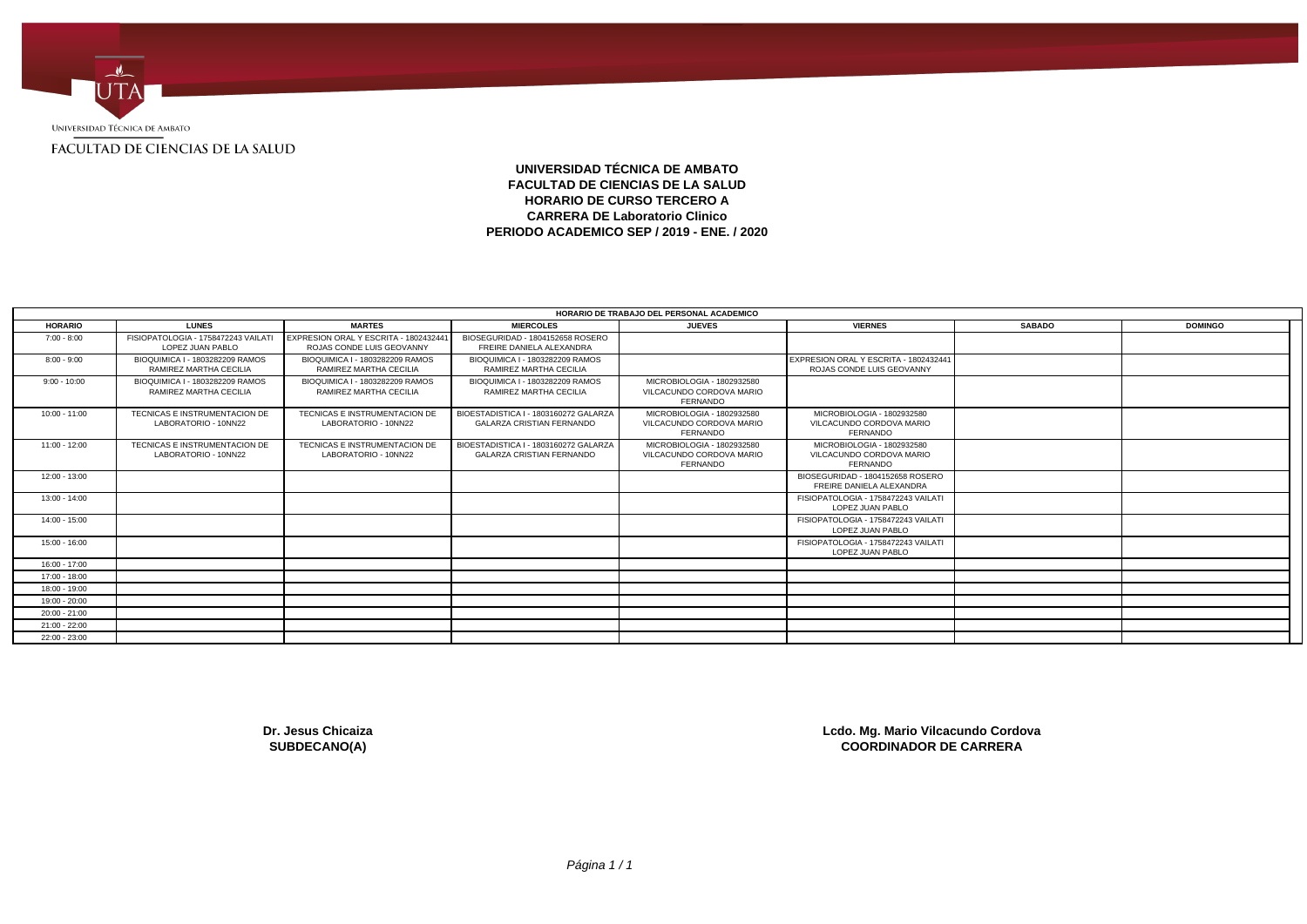

## **UNIVERSIDAD TÉCNICA DE AMBATO FACULTAD DE CIENCIAS DE LA SALUD HORARIO DE CURSO CUARTO CICLO A CARRERA DE LABORATORIO CLÍNICO PERIODO ACADEMICO SEP / 2019 - ENE. / 2020**

|                 |                                                                            |                                                                      |                                                                                                        | HORARIO DE TRABAJO DEL PERSONAL ACADEMICO                                  |                                                                                    |               |                |  |
|-----------------|----------------------------------------------------------------------------|----------------------------------------------------------------------|--------------------------------------------------------------------------------------------------------|----------------------------------------------------------------------------|------------------------------------------------------------------------------------|---------------|----------------|--|
| <b>HORARIO</b>  | <b>LUNES</b>                                                               | <b>MARTES</b>                                                        | <b>MIERCOLES</b>                                                                                       | <b>JUEVES</b>                                                              | <b>VIERNES</b>                                                                     | <b>SABADO</b> | <b>DOMINGO</b> |  |
| $7:00 - 8:00$   |                                                                            |                                                                      | TERMINOLOGÍA DE LABORATORIO Y<br>SEMIOLOGÍA - 10NN22                                                   |                                                                            | HEMATOLOGÍA APLICADA - 1804152658<br>ROSERO FREIRE DANIELA ALEXANDRA               |               |                |  |
| $8:00 - 9:00$   | TERMINOLOGÍA DE LABORATORIO Y<br>SEMIOLOGÍA - 10NN22                       | CITOTECNOLOGÍA BÁSICA - 1803736675<br>ESCOBAR SUAREZ MONICA TATIANA  | TERMINOLOGÍA DE LABORATORIO Y<br>SEMIOLOGÍA - 10NN22                                                   | CITOTECNOLOGÍA BÁSICA - 1803736675<br><b>ESCOBAR SUAREZ MONICA TATIANA</b> |                                                                                    |               |                |  |
| $9:00 - 10:00$  | TERMINOLOGÍA DE LABORATORIO Y<br>SEMIOLOGÍA - 10NN22                       | CITOTECNOLOGÍA BÁSICA - 1803736675<br>ESCOBAR SUAREZ MONICA TATIANA  |                                                                                                        | CITOTECNOLOGÍA BÁSICA - 1803736675<br><b>ESCOBAR SUAREZ MONICA TATIANA</b> |                                                                                    |               |                |  |
| $10:00 - 11:00$ | BIOESTADÍSTICA II - 1803160272 GALARZA<br><b>GALARZA CRISTIAN FERNANDO</b> | HEMATOLOGÍA APLICADA - 1804152658<br>ROSERO FREIRE DANIELA ALEXANDRA | MICROBIOLOGÍA BÁSICA - 1002392882<br>GUDIÑO GOMEZJURADO MARCO ESTEBAN GUDIÑO GOMEZJURADO MARCO ESTEBAN | MICROBIOLOGÍA BÁSICA - 1002392882                                          | TÉCNICAS DE HISTOPATOLOGÍA -<br>1803736675 ESCOBAR SUAREZ MONICA<br><b>TATIANA</b> |               |                |  |
| $11:00 - 12:00$ | BIOESTADÍSTICA II - 1803160272 GALARZA<br><b>GALARZA CRISTIAN FERNANDO</b> | HEMATOLOGÍA APLICADA - 1804152658<br>ROSERO FREIRE DANIELA ALEXANDRA | MICROBIOLOGÍA BÁSICA - 1002392882<br>GUDIÑO GOMEZJURADO MARCO ESTEBAN                                  | HEMATOLOGÍA APLICADA - 1804152658<br>ROSERO FREIRE DANIELA ALEXANDRA       | TÉCNICAS DE HISTOPATOLOGÍA -<br>1803736675 ESCOBAR SUAREZ MONICA<br><b>TATIANA</b> |               |                |  |
| $12:00 - 13:00$ | BIOESTADÍSTICA II - 1803160272 GALARZA<br><b>GALARZA CRISTIAN FERNANDO</b> | HEMATOLOGÍA APLICADA - 1804152658<br>ROSERO FREIRE DANIELA ALEXANDRA | MICROBIOLOGÍA BÁSICA - 1002392882<br>GUDIÑO GOMEZJURADO MARCO ESTEBAN                                  | HEMATOLOGÍA APLICADA - 1804152658<br>ROSERO FREIRE DANIELA ALEXANDRA       | TÉCNICAS DE HISTOPATOLOGÍA -<br>1803736675 ESCOBAR SUAREZ MONICA<br>TATIANA        |               |                |  |
| $13:00 - 14:00$ |                                                                            |                                                                      |                                                                                                        |                                                                            | MICROBIOLOGÍA BÁSICA - 1002392882<br>GUDIÑO GOMEZJURADO MARCO ESTEBAN              |               |                |  |
| 14:00 - 15:00   |                                                                            |                                                                      |                                                                                                        |                                                                            |                                                                                    |               |                |  |
| $15:00 - 16:00$ |                                                                            |                                                                      |                                                                                                        |                                                                            |                                                                                    |               |                |  |
| 16:00 - 17:00   |                                                                            |                                                                      |                                                                                                        |                                                                            |                                                                                    |               |                |  |
| 17:00 - 18:00   |                                                                            |                                                                      |                                                                                                        |                                                                            |                                                                                    |               |                |  |
| 18:00 - 19:00   |                                                                            |                                                                      |                                                                                                        |                                                                            |                                                                                    |               |                |  |
| 19:00 - 20:00   |                                                                            |                                                                      |                                                                                                        |                                                                            |                                                                                    |               |                |  |
| $20:00 - 21:00$ |                                                                            |                                                                      |                                                                                                        |                                                                            |                                                                                    |               |                |  |
| $21:00 - 22:00$ |                                                                            |                                                                      |                                                                                                        |                                                                            |                                                                                    |               |                |  |
| $22:00 - 23:00$ |                                                                            |                                                                      |                                                                                                        |                                                                            |                                                                                    |               |                |  |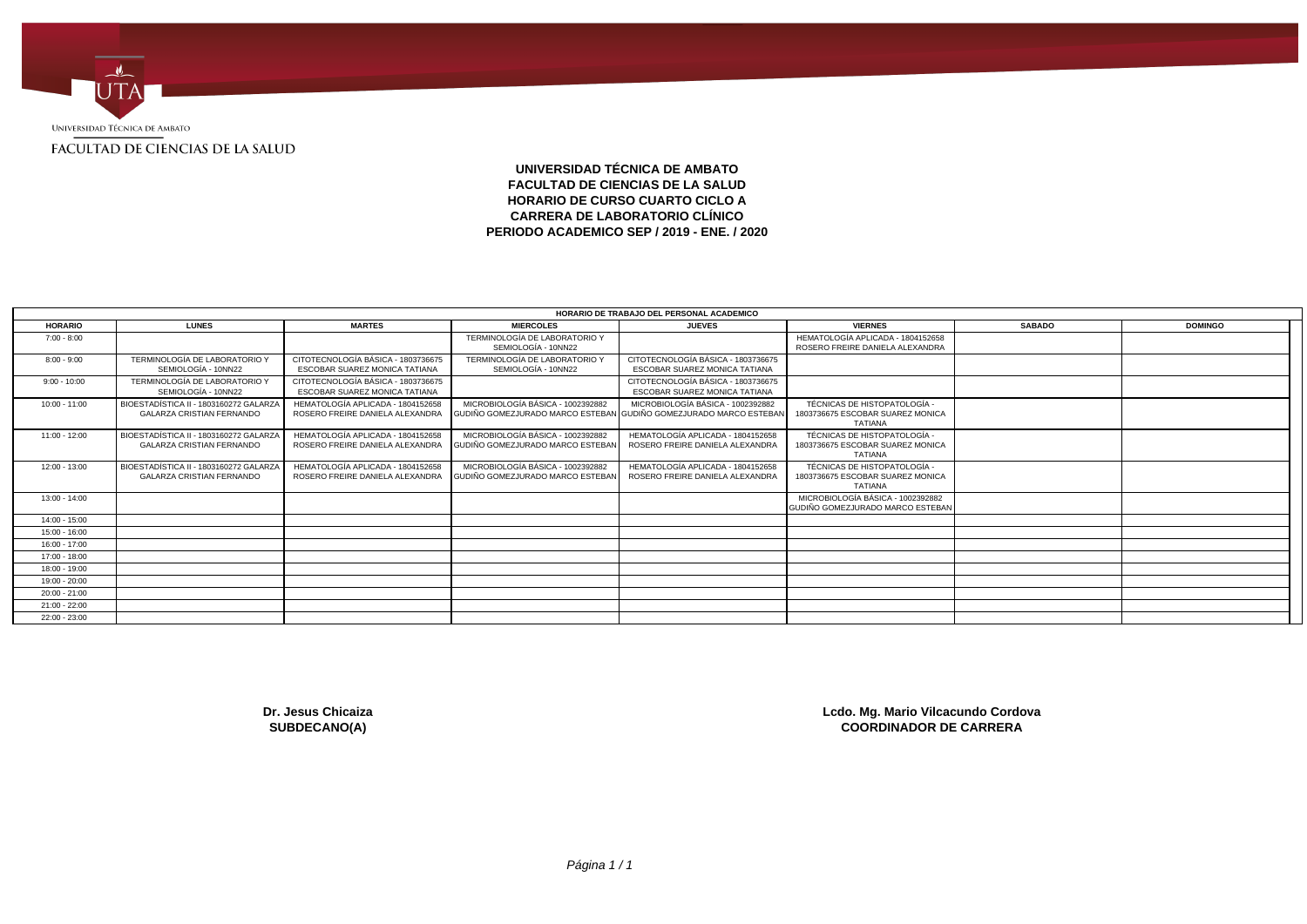

**UNIVERSIDAD TÉCNICA DE AMBATO FACULTAD DE CIENCIAS DE LA SALUD HORARIO DE CURSO QUINTO CICLO A CARRERA DE LABORATORIO CLÍNICO PERIODO ACADEMICO SEP / 2019 - ENE. / 2020**

|                 |                                                                         |                                                                         |                                                                              | HORARIO DE TRABAJO DEL PERSONAL ACADEMICO                  |                |               |                |  |
|-----------------|-------------------------------------------------------------------------|-------------------------------------------------------------------------|------------------------------------------------------------------------------|------------------------------------------------------------|----------------|---------------|----------------|--|
| <b>HORARIO</b>  | <b>LUNES</b>                                                            | <b>MARTES</b>                                                           | <b>MIERCOLES</b>                                                             | <b>JUEVES</b>                                              | <b>VIERNES</b> | <b>SABADO</b> | <b>DOMINGO</b> |  |
| $7:00 - 8:00$   | OPTATIVA I - 1707772677 GALARRAGA<br>PEREZ EDISON ARTURO                |                                                                         |                                                                              |                                                            |                |               |                |  |
| $8:00 - 9:00$   | OPTATIVA I - 1707772677 GALARRAGA<br>PEREZ EDISON ARTURO                | OPTATIVA I - 1707772677 GALARRAGA<br>PEREZ EDISON ARTURO                | CITOTECNOLOGÍA APLICADA - 1803736675<br><b>ESCOBAR SUAREZ MONICA TATIANA</b> | OPTATIVA I - 1707772677 GALARRAGA<br>PEREZ EDISON ARTURO   |                |               |                |  |
| $9:00 - 10:00$  | MICROBIOLOGÍA APLICADA - 1002392882<br>GUDIÑO GOMEZJURADO MARCO ESTEBAN | QUÍMICA CLÍNICA BÁSICA - 10NN22                                         | CITOTECNOLOGÍA APLICADA - 1803736675<br>ESCOBAR SUAREZ MONICA TATIANA        | QUÍMICA CLÍNICA BÁSICA - 10NN22                            |                |               |                |  |
| $10:00 - 11:00$ | MICROBIOLOGÍA APLICADA - 1002392882<br>GUDIÑO GOMEZJURADO MARCO ESTEBAN | CITOTECNOLOGÍA APLICADA - 180373667<br>ESCOBAR SUAREZ MONICA TATIANA    | QUÍMICA CLÍNICA BÁSICA - 10NN22                                              | QUÍMICA CLÍNICA BÁSICA - 10NN22                            |                |               |                |  |
| $11:00 - 12:00$ | MICROBIOLOGÍA APLICADA - 1002392882<br>GUDIÑO GOMEZJURADO MARCO ESTEBAN | CITOTECNOLOGÍA APLICADA - 180373667<br>ESCOBAR SUAREZ MONICA TATIANA    | QUÍMICA CLÍNICA BÁSICA - 10NN22                                              | BASES INMUNOLÓGICAS - 10NN23                               |                |               |                |  |
| 12:00 - 13:00   | MICOLOGÍA - 1803569472 TINAJERO<br>VASCONEZ MARIA FERNANDA              | MICROBIOLOGÍA APLICADA - 1002392882<br>GUDIÑO GOMEZJURADO MARCO ESTEBAN |                                                                              | BASES INMUNOLÓGICAS - 10NN23                               |                |               |                |  |
| $13:00 - 14:00$ | BASES INMUNOLÓGICAS - 10NN23                                            | MICROBIOLOGÍA APLICADA - 1002392882<br>GUDIÑO GOMEZJURADO MARCO ESTEBAN |                                                                              |                                                            |                |               |                |  |
| $14:00 - 15:00$ | BASES INMUNOLÓGICAS - 10NN23                                            |                                                                         |                                                                              | MICOLOGÍA - 1803569472 TINAJERO<br>VASCONEZ MARIA FERNANDA |                |               |                |  |
| $15:00 - 16:00$ |                                                                         |                                                                         |                                                                              | MICOLOGÍA - 1803569472 TINAJERO<br>VASCONEZ MARIA FERNANDA |                |               |                |  |
| $16:00 - 17:00$ |                                                                         |                                                                         |                                                                              |                                                            |                |               |                |  |
| 17:00 - 18:00   |                                                                         |                                                                         |                                                                              |                                                            |                |               |                |  |
| 18:00 - 19:00   |                                                                         |                                                                         |                                                                              |                                                            |                |               |                |  |
| 19:00 - 20:00   |                                                                         |                                                                         |                                                                              |                                                            |                |               |                |  |
| $20:00 - 21:00$ |                                                                         |                                                                         |                                                                              |                                                            |                |               |                |  |
| 21:00 - 22:00   |                                                                         |                                                                         |                                                                              |                                                            |                |               |                |  |
| 22:00 - 23:00   |                                                                         |                                                                         |                                                                              |                                                            |                |               |                |  |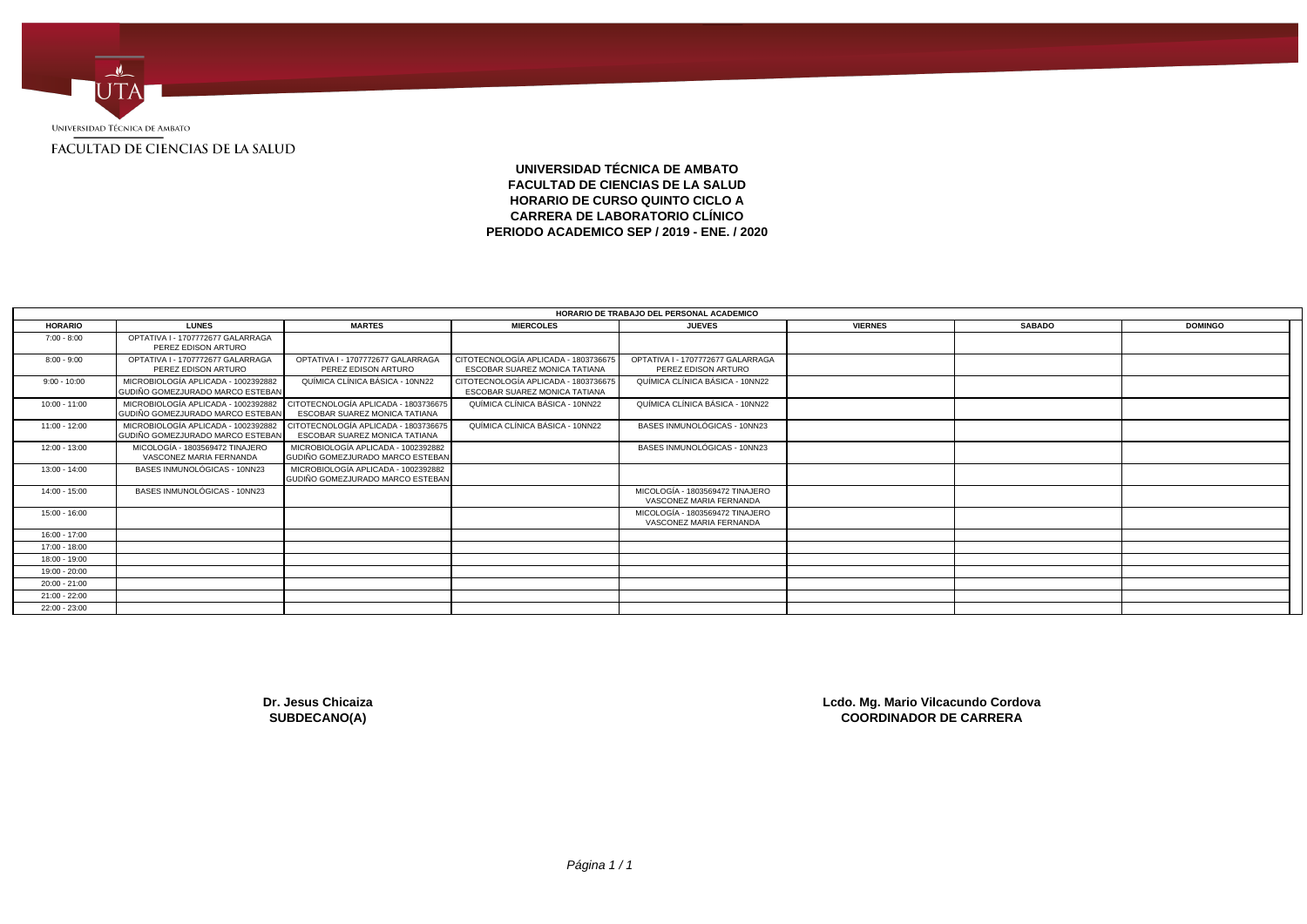

## **UNIVERSIDAD TÉCNICA DE AMBATO FACULTAD DE CIENCIAS DE LA SALUD HORARIO DE CURSO SEXTO CICLO A CARRERA DE LABORATORIO CLÍNICO PERIODO ACADEMICO SEP / 2019 - ENE. / 2020**

|                 |                                                              |                                                                      |                                                                       | HORARIO DE TRABAJO DEL PERSONAL ACADEMICO                             |                                                                       |               |                |
|-----------------|--------------------------------------------------------------|----------------------------------------------------------------------|-----------------------------------------------------------------------|-----------------------------------------------------------------------|-----------------------------------------------------------------------|---------------|----------------|
| <b>HORARIO</b>  | <b>LUNES</b>                                                 | <b>MARTES</b>                                                        | <b>MIERCOLES</b>                                                      | <b>JUEVES</b>                                                         | <b>VIERNES</b>                                                        | <b>SABADO</b> | <b>DOMINGO</b> |
| $7:00 - 8:00$   |                                                              |                                                                      |                                                                       |                                                                       |                                                                       |               |                |
| $8:00 - 9:00$   |                                                              |                                                                      |                                                                       |                                                                       |                                                                       |               |                |
| $9:00 - 10:00$  |                                                              |                                                                      |                                                                       |                                                                       |                                                                       |               |                |
| $10:00 - 11:00$ |                                                              |                                                                      |                                                                       |                                                                       |                                                                       |               |                |
| 11:00 - 12:00   |                                                              |                                                                      |                                                                       |                                                                       |                                                                       |               |                |
| 12:00 - 13:00   |                                                              |                                                                      |                                                                       |                                                                       |                                                                       |               |                |
| 13:00 - 14:00   |                                                              |                                                                      | OPTATIVA II - 1707772677 GALARRAGA<br>PEREZ EDISON ARTURO             |                                                                       |                                                                       |               |                |
| 14:00 - 15:00   | TOXICOLOGÍA - 1803569472 TINAJERO<br>VASCONEZ MARIA FERNANDA | BACTERIOLOGÍA MÉDICA - 1801918952<br>TABARES ROSERO LOURDES GIOCONDA | BACTERIOLOGÍA MÉDICA - 1801918952<br>TABARES ROSERO LOURDES GIOCONDA  | BACTERIOLOGÍA MÉDICA - 1801918952<br>TABARES ROSERO LOURDES GIOCONDA  |                                                                       |               |                |
| $15:00 - 16:00$ | OPTATIVA II - 1707772677 GALARRAGA<br>PEREZ EDISON ARTURO    | TOXICOLOGÍA - 1803569472 TINAJERO<br>VASCONEZ MARIA FERNANDA         | BACTERIOLOGÍA MÉDICA - 1801918952<br>TABARES ROSERO LOURDES GIOCONDA  | SANGRE Y COMPONENTES SEGUROS<br>10NN22                                | QUÍMICA CLÍNICA APLICADA - 1803509908<br>YAULI FLORES CARLOS FERNANDO |               |                |
| 16:00 - 17:00   | OPTATIVA II - 1707772677 GALARRAGA<br>PEREZ EDISON ARTURO    | TOXICOLOGÍA - 1803569472 TINAJERO<br>VASCONEZ MARIA FERNANDA         | BACTERIOLOGÍA MÉDICA - 1801918952<br>TABARES ROSERO LOURDES GIOCONDA  | SANGRE Y COMPONENTES SEGUROS I<br>10NN22                              | QUÍMICA CLÍNICA APLICADA - 1803509908<br>YAULI FLORES CARLOS FERNANDO |               |                |
| 17:00 - 18:00   | SANGRE Y COMPONENTES SEGUROS I<br>10NN22                     | TOXICOLOGÍA - 1803569472 TINAJERO<br>VASCONEZ MARIA FERNANDA         | CONTROL DE CALIDAD I - 1803569472<br>TINAJERO VASCONEZ MARIA FERNANDA |                                                                       | QUÍMICA CLÍNICA APLICADA - 1803509908<br>YAULI FLORES CARLOS FERNANDO |               |                |
| 18:00 - 19:00   | SANGRE Y COMPONENTES SEGUROS I<br>10NN22                     | OPTATIVA II - 1707772677 GALARRAGA<br>PEREZ EDISON ARTURO            | CONTROL DE CALIDAD I - 1803569472<br>TINAJERO VASCONEZ MARIA FERNANDA | QUÍMICA CLÍNICA APLICADA - 1803509908<br>YAULI FLORES CARLOS FERNANDO |                                                                       |               |                |
| 19:00 - 20:00   | SANGRE Y COMPONENTES SEGUROS I -<br>10NN22                   |                                                                      | CONTROL DE CALIDAD I - 1803569472<br>TINAJERO VASCONEZ MARIA FERNANDA |                                                                       |                                                                       |               |                |
| $20:00 - 21:00$ |                                                              |                                                                      |                                                                       |                                                                       |                                                                       |               |                |
| 21:00 - 22:00   |                                                              |                                                                      |                                                                       |                                                                       |                                                                       |               |                |
| 22:00 - 23:00   |                                                              |                                                                      |                                                                       |                                                                       |                                                                       |               |                |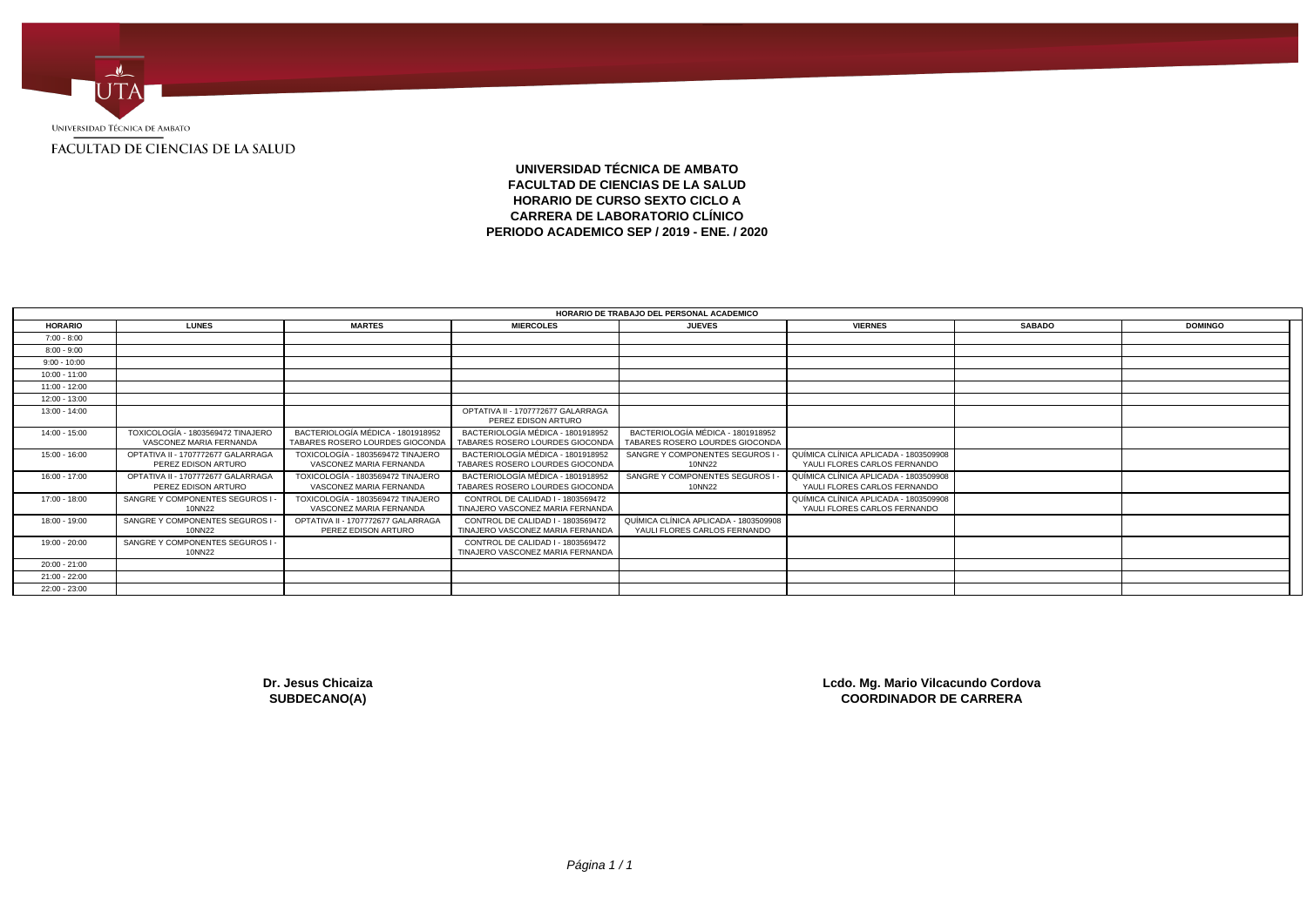

**UNIVERSIDAD TÉCNICA DE AMBATO FACULTAD DE CIENCIAS DE LA SALUD HORARIO DE CURSO SEPTIMO CICLO A CARRERA DE LABORATORIO CLÍNICO PERIODO ACADEMICO SEP / 2019 - ENE. / 2020**

|                 |                                                                    |                                                               |                                                                                 | HORARIO DE TRABAJO DEL PERSONAL ACADEMICO                             |                                                                       |               |                |  |
|-----------------|--------------------------------------------------------------------|---------------------------------------------------------------|---------------------------------------------------------------------------------|-----------------------------------------------------------------------|-----------------------------------------------------------------------|---------------|----------------|--|
| <b>HORARIO</b>  | <b>LUNES</b>                                                       | <b>MARTES</b>                                                 | <b>MIERCOLES</b>                                                                | <b>JUEVES</b>                                                         | <b>VIERNES</b>                                                        | <b>SABADO</b> | <b>DOMINGO</b> |  |
| $7:00 - 8:00$   |                                                                    |                                                               |                                                                                 |                                                                       |                                                                       |               |                |  |
| $8:00 - 9:00$   |                                                                    |                                                               |                                                                                 |                                                                       |                                                                       |               |                |  |
| $9:00 - 10:00$  |                                                                    |                                                               |                                                                                 |                                                                       |                                                                       |               |                |  |
| $10:00 - 11:00$ |                                                                    |                                                               |                                                                                 |                                                                       |                                                                       |               |                |  |
| 11:00 - 12:00   |                                                                    |                                                               |                                                                                 |                                                                       |                                                                       |               |                |  |
| 12:00 - 13:00   |                                                                    |                                                               |                                                                                 |                                                                       | QUÍMICA CLÍNICA AVANZADA - 1803509908<br>YAULI FLORES CARLOS FERNANDO |               |                |  |
| 13:00 - 14:00   | EPIDEMIOLOGÍA - 1804152658 ROSERO<br>FREIRE DANIELA ALEXANDRA      | EPIDEMIOLOGÍA - 1804152658 ROSERO<br>FREIRE DANIELA ALEXANDRA |                                                                                 | EPIDEMIOLOGÍA - 1804152658 ROSERO<br>FREIRE DANIELA ALEXANDRA         | QUÍMICA CLÍNICA AVANZADA - 1803509908<br>YAULI FLORES CARLOS FERNANDO |               |                |  |
| $14:00 - 15:00$ | OPTATIVA III - 1707772677 GALARRAGA<br>PEREZ EDISON ARTURO         |                                                               | OPTATIVA III - 1707772677 GALARRAGA<br>PEREZ EDISON ARTURO                      | GENÉTICA - 10NN23                                                     | QUÍMICA CLÍNICA AVANZADA - 1803509908<br>YAULI FLORES CARLOS FERNANDO |               |                |  |
| $15:00 - 16:00$ |                                                                    |                                                               | <b>GASTROENTEROLOGÍA APLICADA</b><br>1803509908 YAULI FLORES CARLOS<br>FERNANDO | GENÉTICA - 10NN23                                                     |                                                                       |               |                |  |
| $16:00 - 17:00$ | CONTROL DE CALIDAD II - 1803282209<br>RAMOS RAMIREZ MARTHA CECILIA | OPTATIVA III - 1707772677 GALARRAGA<br>PEREZ EDISON ARTURO    | GASTROENTEROLOGÍA APLICADA -<br>1803509908 YAULI FLORES CARLOS<br>FERNANDO      | GENÉTICA - 10NN23                                                     |                                                                       |               |                |  |
| 17:00 - 18:00   | CONTROL DE CALIDAD II - 1803282209<br>RAMOS RAMIREZ MARTHA CECILIA | OPTATIVA III - 1707772677 GALARRAGA<br>PEREZ EDISON ARTURO    | <b>GASTROENTEROLOGÍA APLICADA</b><br>1803509908 YAULI FLORES CARLOS<br>FERNANDO | EPIDEMIOLOGÍA - 1804152658 ROSERC<br>FREIRE DANIELA ALEXANDRA         | SANGRE Y COMPONENTES SEGURO II -<br>10NN22                            |               |                |  |
| 18:00 - 19:00   | CONTROL DE CALIDAD II - 1803282209<br>RAMOS RAMIREZ MARTHA CECILIA | SANGRE Y COMPONENTES SEGURO II -<br>10NN22                    |                                                                                 |                                                                       | SANGRE Y COMPONENTES SEGURO II -<br>10NN22                            |               |                |  |
| 19:00 - 20:00   |                                                                    | SANGRE Y COMPONENTES SEGURO II -<br>10NN22                    |                                                                                 | QUÍMICA CLÍNICA AVANZADA - 1803509908<br>YAULI FLORES CARLOS FERNANDO |                                                                       |               |                |  |
| $20:00 - 21:00$ |                                                                    |                                                               |                                                                                 |                                                                       |                                                                       |               |                |  |
| 21:00 - 22:00   |                                                                    |                                                               |                                                                                 |                                                                       |                                                                       |               |                |  |
| 22:00 - 23:00   |                                                                    |                                                               |                                                                                 |                                                                       |                                                                       |               |                |  |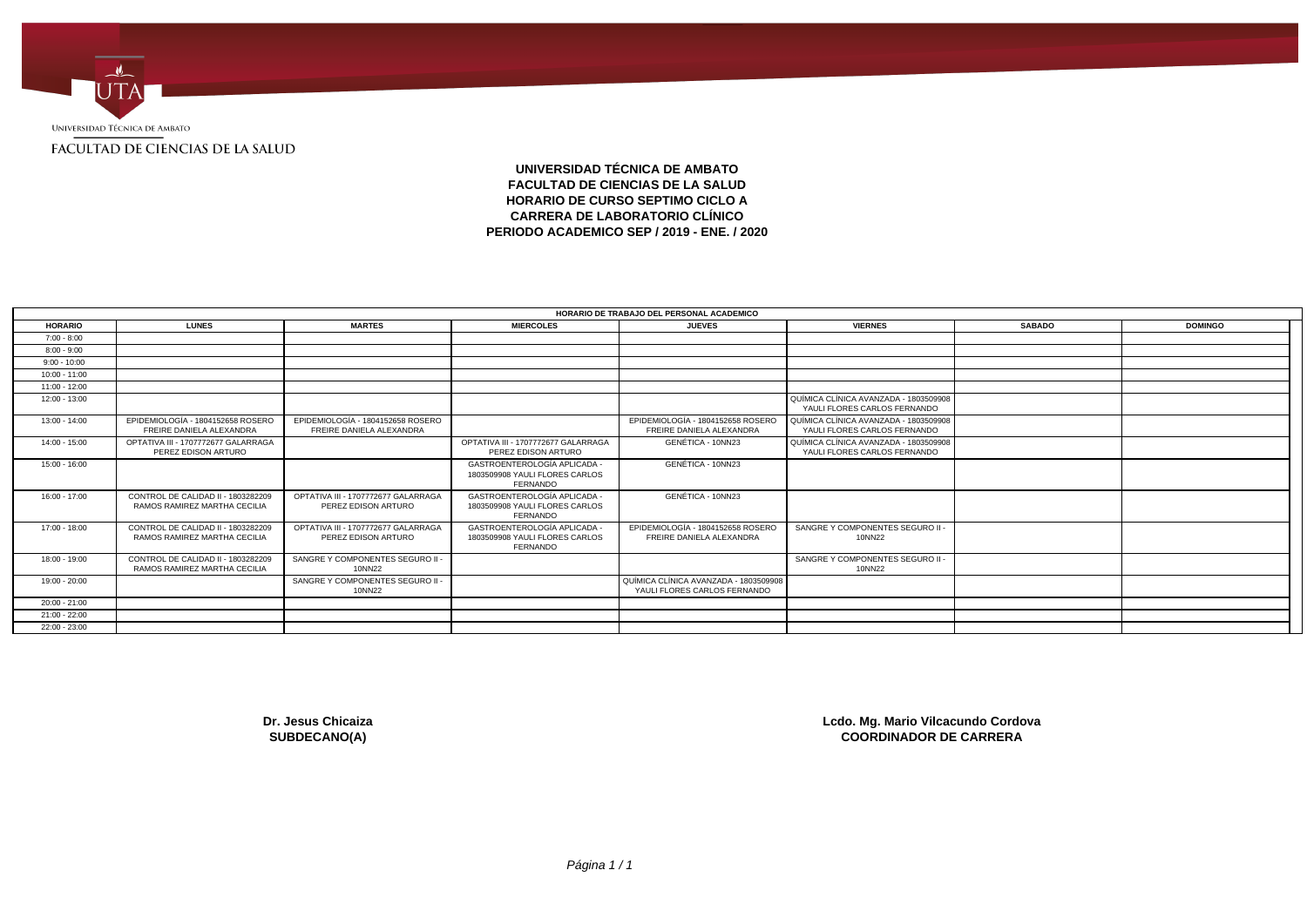

**UNIVERSIDAD TÉCNICA DE AMBATO FACULTAD DE CIENCIAS DE LA SALUD HORARIO DE CURSO OCTAVO A LABORAT CARRERA DE LABORATORIO CLÍNICO PERIODO ACADEMICO SEP / 2019 - ENE. / 2020**

|                 |                                                                          |                                                                                                |                                                                                                                         | HORARIO DE TRABAJO DEL PERSONAL ACADEMICO                                                                               |                                                                          |               |                |
|-----------------|--------------------------------------------------------------------------|------------------------------------------------------------------------------------------------|-------------------------------------------------------------------------------------------------------------------------|-------------------------------------------------------------------------------------------------------------------------|--------------------------------------------------------------------------|---------------|----------------|
| <b>HORARIO</b>  | <b>LUNES</b>                                                             | <b>MARTES</b>                                                                                  | <b>MIERCOLES</b>                                                                                                        | <b>JUEVES</b>                                                                                                           | <b>VIERNES</b>                                                           | <b>SABADO</b> | <b>DOMINGO</b> |
| $7:00 - 8:00$   |                                                                          |                                                                                                |                                                                                                                         |                                                                                                                         |                                                                          |               |                |
| $8:00 - 9:00$   |                                                                          |                                                                                                |                                                                                                                         |                                                                                                                         |                                                                          |               |                |
| $9:00 - 10:00$  |                                                                          |                                                                                                |                                                                                                                         |                                                                                                                         |                                                                          |               |                |
| $10:00 - 11:00$ |                                                                          |                                                                                                |                                                                                                                         |                                                                                                                         |                                                                          |               |                |
| $11:00 - 12:00$ |                                                                          |                                                                                                |                                                                                                                         |                                                                                                                         |                                                                          |               |                |
| $12:00 - 13:00$ |                                                                          |                                                                                                |                                                                                                                         |                                                                                                                         |                                                                          |               |                |
| 13:00 - 14:00   |                                                                          | <b>GESTIÓN DE PROYECTOS</b><br>SOCIOPRODUCTIVOS - 1712701182 DE LA<br>FUENTE BRIZ MIGUEL ANGEL | INMUNOLOGÍA - 1804152658 ROSERO<br>FREIRE DANIELA ALEXANDRA                                                             |                                                                                                                         | INMUNOLOGÍA - 1804152658 ROSERO<br>FREIRE DANIELA ALEXANDRA              |               |                |
| 14:00 - 15:00   | QUÍMICA CLÍNICA ESPECIAL - 1801918952<br>TABARES ROSERO LOURDES GIOCONDA | <b>GESTIÓN DE PROYECTOS</b><br>SOCIOPRODUCTIVOS - 1712701182 DE LA<br>FUENTE BRIZ MIGUEL ANGEL | ORGANIZACIÓN Y ADMINISTRACIÓN DE<br>LOS SERVICIOS DE LABORATORIO -<br>1803282209 RAMOS RAMIREZ MARTHA<br><b>CECILIA</b> |                                                                                                                         | INMUNOLOGÍA - 1804152658 ROSERO<br>FREIRE DANIELA ALEXANDRA              |               |                |
| $15:00 - 16:00$ | QUÍMICA CLÍNICA ESPECIAL - 1801918952<br>TABARES ROSERO LOURDES GIOCONDA | <b>GESTIÓN DE PROYECTOS</b><br>SOCIOPRODUCTIVOS - 1712701182 DE LA<br>FUENTE BRIZ MIGUEL ANGEL | ORGANIZACIÓN Y ADMINISTRACIÓN DE<br>LOS SERVICIOS DE LABORATORIO -<br>1803282209 RAMOS RAMIREZ MARTHA<br><b>CECILIA</b> | ORGANIZACIÓN Y ADMINISTRACIÓN DE<br>LOS SERVICIOS DE LABORATORIO -<br>1803282209 RAMOS RAMIREZ MARTHA<br><b>CECILIA</b> | INMUNOLOGÍA - 1804152658 ROSERO<br>FREIRE DANIELA ALEXANDRA              |               |                |
| $16:00 - 17:00$ | QUÍMICA CLÍNICA ESPECIAL - 1801918952<br>TABARES ROSERO LOURDES GIOCONDA | QUÍMICA CLÍNICA ESPECIAL - 1801918952<br>TABARES ROSERO LOURDES GIOCONDA                       | PATOLOGÍA CLÍNICA I - 1801407667<br>NORIEGA PUGA VICENTE RUBEN                                                          | ORGANIZACIÓN Y ADMINISTRACIÓN DE<br>LOS SERVICIOS DE LABORATORIO<br>1803282209 RAMOS RAMIREZ MARTHA<br><b>CECILIA</b>   | QUÍMICA CLÍNICA ESPECIAL - 1801918952<br>TABARES ROSERO LOURDES GIOCONDA |               |                |
| $17:00 - 18:00$ |                                                                          | PATOLOGÍA CLÍNICA I - 1801407667<br>NORIEGA PUGA VICENTE RUBEN                                 | PATOLOGÍA CLÍNICA I - 1801407667<br>NORIEGA PUGA VICENTE RUBEN                                                          |                                                                                                                         | QUÍMICA CLÍNICA ESPECIAL - 1801918952<br>TABARES ROSERO LOURDES GIOCONDA |               |                |
| 18:00 - 19:00   |                                                                          | PATOLOGÍA CLÍNICA I - 1801407667<br>NORIEGA PUGA VICENTE RUBEN                                 | PATOLOGÍA CLÍNICA I - 1801407667<br>NORIEGA PUGA VICENTE RUBEN                                                          | INMUNOLOGÍA - 1804152658 ROSERO<br>FREIRE DANIELA ALEXANDRA                                                             |                                                                          |               |                |
| 19:00 - 20:00   | INMUNOLOGÍA - 1804152658 ROSERO<br>FREIRE DANIELA ALEXANDRA              |                                                                                                |                                                                                                                         | PATOLOGÍA CLÍNICA I - 1801407667<br>NORIEGA PUGA VICENTE RUBEN                                                          |                                                                          |               |                |
| $20:00 - 21:00$ |                                                                          |                                                                                                |                                                                                                                         |                                                                                                                         |                                                                          |               |                |
| 21:00 - 22:00   |                                                                          |                                                                                                |                                                                                                                         |                                                                                                                         |                                                                          |               |                |
| $22:00 - 23:00$ |                                                                          |                                                                                                |                                                                                                                         |                                                                                                                         |                                                                          |               |                |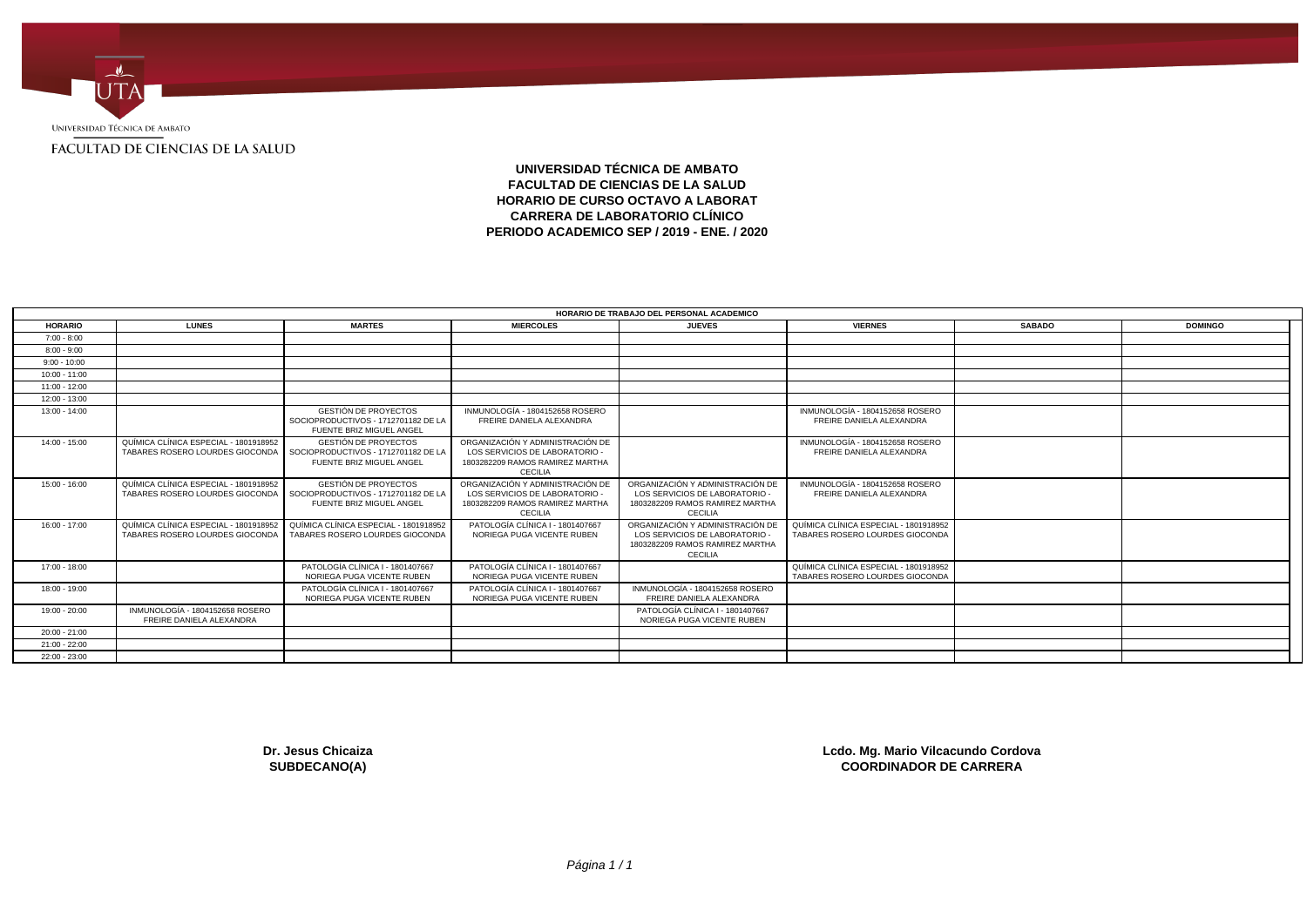

# **UNIVERSIDAD TÉCNICA DE AMBATO FACULTAD DE CIENCIAS DE LA SALUD HORARIO DE CURSO NOVENO A CARRERA DE LABORATORIO CLÍNICO PERIODO ACADEMICO SEP / 2019 - ENE. / 2020**

|                 |                                                                                           |                                                                                   |                                                                 | HORARIO DE TRABAJO DEL PERSONAL ACADEMICO                           |                                                      |               |                |  |
|-----------------|-------------------------------------------------------------------------------------------|-----------------------------------------------------------------------------------|-----------------------------------------------------------------|---------------------------------------------------------------------|------------------------------------------------------|---------------|----------------|--|
| <b>HORARIO</b>  | <b>LUNES</b>                                                                              | <b>MARTES</b>                                                                     | <b>MIERCOLES</b>                                                | <b>JUEVES</b>                                                       | <b>VIERNES</b>                                       | <b>SABADO</b> | <b>DOMINGO</b> |  |
| 7:00 - 8:00     |                                                                                           |                                                                                   |                                                                 |                                                                     |                                                      |               |                |  |
| $8:00 - 9:00$   |                                                                                           |                                                                                   |                                                                 |                                                                     |                                                      |               |                |  |
| $9:00 - 10:00$  |                                                                                           |                                                                                   |                                                                 |                                                                     |                                                      |               |                |  |
| $10:00 - 11:00$ |                                                                                           |                                                                                   |                                                                 |                                                                     |                                                      |               |                |  |
| $11:00 - 12:00$ |                                                                                           |                                                                                   |                                                                 |                                                                     |                                                      |               |                |  |
| 12:00 - 13:00   |                                                                                           |                                                                                   |                                                                 |                                                                     |                                                      |               |                |  |
| $13:00 - 14:00$ | DISEÑO DE PROYECTOS DE<br>INVESTIGACIÓN - 1802432441 ROJAS<br>CONDE LUIS GEOVANNY         | DISEÑO DE PROYECTOS DE<br>INVESTIGACIÓN - 1802432441 ROJAS<br>CONDE LUIS GEOVANNY |                                                                 |                                                                     |                                                      |               |                |  |
| 14:00 - 15:00   | DISEÑO DE PROYECTOS DE<br>INVESTIGACIÓN - 1802432441 ROJAS<br><b>CONDE LUIS GEOVANNY</b>  | BIOÉTICA - 10NN23                                                                 | BIOÉTICA - 10NN23                                               |                                                                     |                                                      |               |                |  |
| $15:00 - 16:00$ | BIOÉTICA - 10NN23                                                                         | BIOLOGÍA MOLECULAR - 10NN23                                                       | BIOÉTICA - 10NN23                                               | REALIDAD NACIONAL - 1803160272<br>GALARZA GALARZA CRISTIAN FERNANDO | FARMACOLOGÍA - 1804115366 PACHA JARA<br>ANA GABRIELA |               |                |  |
| 16:00 - 17:00   | FARMACOLOGÍA - 1804115366 PACHA JARA<br>ANA GABRIELA                                      | BIOLOGÍA MOLECULAR - 10NN23                                                       | BIOLOGÍA MOLECULAR - 10NN23                                     | REALIDAD NACIONAL - 1803160272<br>GALARZA GALARZA CRISTIAN FERNANDO | FARMACOLOGÍA - 1804115366 PACHA JARA<br>ANA GABRIELA |               |                |  |
| 17:00 - 18:00   | FARMACOLOGÍA - 1804115366 PACHA JARA FARMACOLOGÍA - 1804115366 PACHA JARA<br>ANA GABRIELA | ANA GABRIELA                                                                      | BIOLOGÍA MOLECULAR - 10NN23                                     | PATOLOGÍA CLÍNICA II - 1801407667<br>NORIEGA PUGA VICENTE RUBEN     | BIOÉTICA - 10NN23                                    |               |                |  |
| 18:00 - 19:00   | PATOLOGÍA CLÍNICA II - 1801407667<br>NORIEGA PUGA VICENTE RUBEN                           |                                                                                   |                                                                 | PATOLOGÍA CLÍNICA II - 1801407667<br>NORIEGA PUGA VICENTE RUBEN     |                                                      |               |                |  |
| 19:00 - 20:00   | PATOLOGÍA CLÍNICA II - 1801407667<br>NORIEGA PUGA VICENTE RUBEN                           | PATOLOGÍA CLÍNICA II - 1801407667<br>NORIEGA PUGA VICENTE RUBEN                   | PATOLOGÍA CLÍNICA II - 1801407667<br>NORIEGA PUGA VICENTE RUBEN |                                                                     |                                                      |               |                |  |
| $20:00 - 21:00$ |                                                                                           |                                                                                   |                                                                 |                                                                     |                                                      |               |                |  |
| 21:00 - 22:00   |                                                                                           |                                                                                   |                                                                 |                                                                     |                                                      |               |                |  |
| 22:00 - 23:00   |                                                                                           |                                                                                   |                                                                 |                                                                     |                                                      |               |                |  |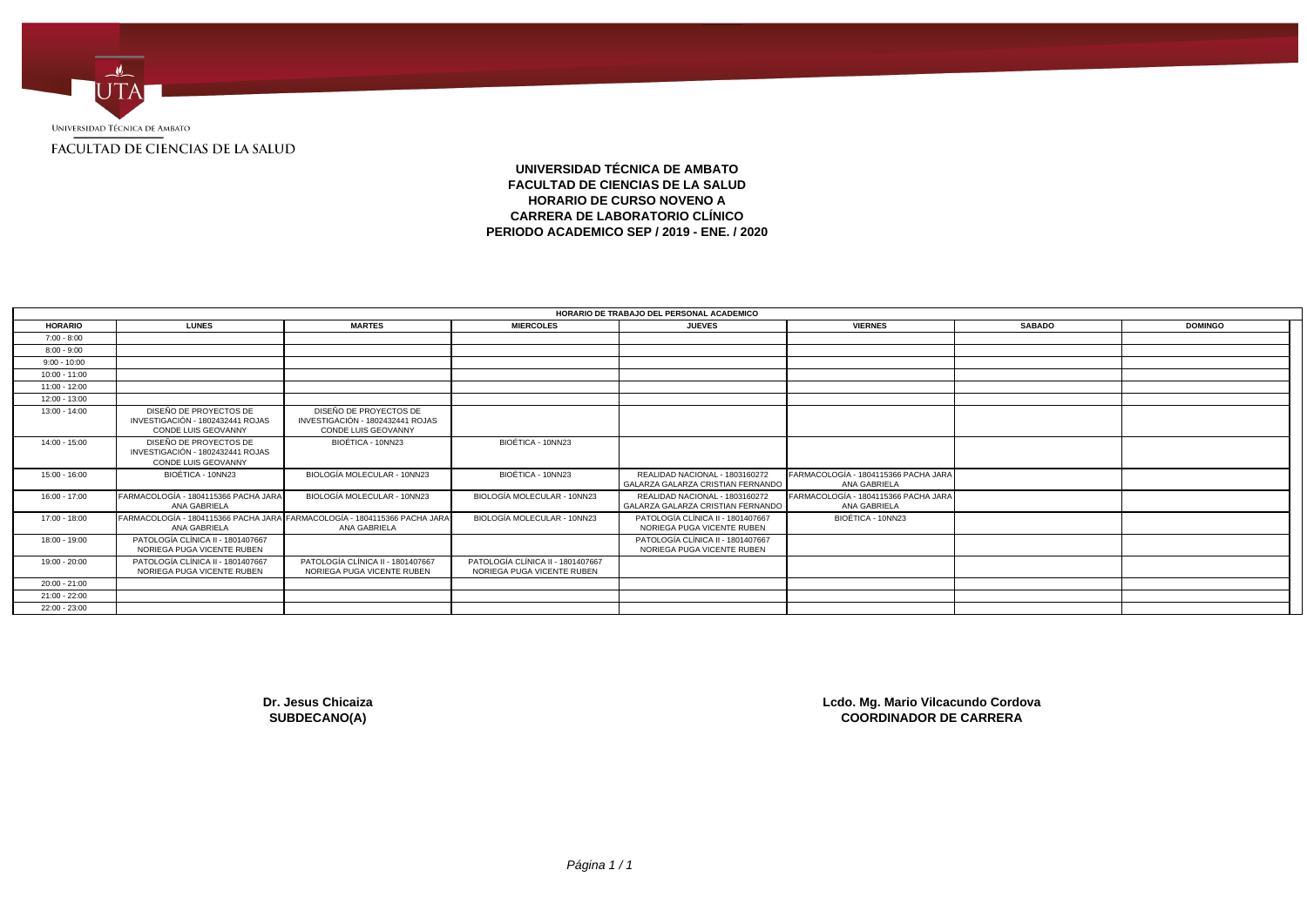

# **UNIVERSIDAD TÉCNICA DE AMBATO FACULTAD DE CIENCIAS DE LA SALUD HORARIO DE CURSO DECIMO A CARRERA DE LABORATORIO CLÍNICO PERIODO ACADEMICO SEP / 2019 - ENE. / 2020**

|                 | HORARIO DE TRABAJO DEL PERSONAL ACADEMICO |               |                                                                        |                                                                                   |                                                                                   |               |                |  |  |  |
|-----------------|-------------------------------------------|---------------|------------------------------------------------------------------------|-----------------------------------------------------------------------------------|-----------------------------------------------------------------------------------|---------------|----------------|--|--|--|
| <b>HORARIO</b>  | <b>LUNES</b>                              | <b>MARTES</b> | <b>MIERCOLES</b>                                                       | <b>JUEVES</b>                                                                     | <b>VIERNES</b>                                                                    | <b>SABADO</b> | <b>DOMINGO</b> |  |  |  |
| $7:00 - 8:00$   |                                           |               |                                                                        |                                                                                   |                                                                                   |               |                |  |  |  |
| $8:00 - 9:00$   |                                           |               |                                                                        |                                                                                   |                                                                                   |               |                |  |  |  |
| $9:00 - 10:00$  |                                           |               |                                                                        |                                                                                   |                                                                                   |               |                |  |  |  |
| $10:00 - 11:00$ |                                           |               |                                                                        |                                                                                   |                                                                                   |               |                |  |  |  |
| $11:00 - 12:00$ |                                           |               |                                                                        |                                                                                   |                                                                                   |               |                |  |  |  |
| 12:00 - 13:00   |                                           |               |                                                                        |                                                                                   |                                                                                   |               |                |  |  |  |
| 13:00 - 14:00   |                                           |               |                                                                        |                                                                                   |                                                                                   |               |                |  |  |  |
| 14:00 - 15:00   |                                           |               |                                                                        |                                                                                   |                                                                                   |               |                |  |  |  |
| 15:00 - 16:00   |                                           |               |                                                                        | DESARROLLO DE LA INVESTIGACIÓN -<br>1804152658 ROSERO FREIRE DANIELA<br>ALEXANDRA |                                                                                   |               |                |  |  |  |
| 16:00 - 17:00   |                                           |               |                                                                        |                                                                                   |                                                                                   |               |                |  |  |  |
| 17:00 - 18:00   |                                           |               | DESARROLLO DE LA INVESTIGACIÓN -<br>1804115366 PACHA JARA ANA GABRIELA |                                                                                   | DESARROLLO DE LA INVESTIGACIÓN -<br>1804152658 ROSERO FREIRE DANIELA<br>ALEXANDRA |               |                |  |  |  |
| 18:00 - 19:00   |                                           |               |                                                                        |                                                                                   |                                                                                   |               |                |  |  |  |
| 19:00 - 20:00   |                                           |               |                                                                        |                                                                                   |                                                                                   |               |                |  |  |  |
| 20:00 - 21:00   |                                           |               |                                                                        |                                                                                   |                                                                                   |               |                |  |  |  |
| 21:00 - 22:00   |                                           |               |                                                                        |                                                                                   |                                                                                   |               |                |  |  |  |
| 22:00 - 23:00   |                                           |               |                                                                        |                                                                                   |                                                                                   |               |                |  |  |  |